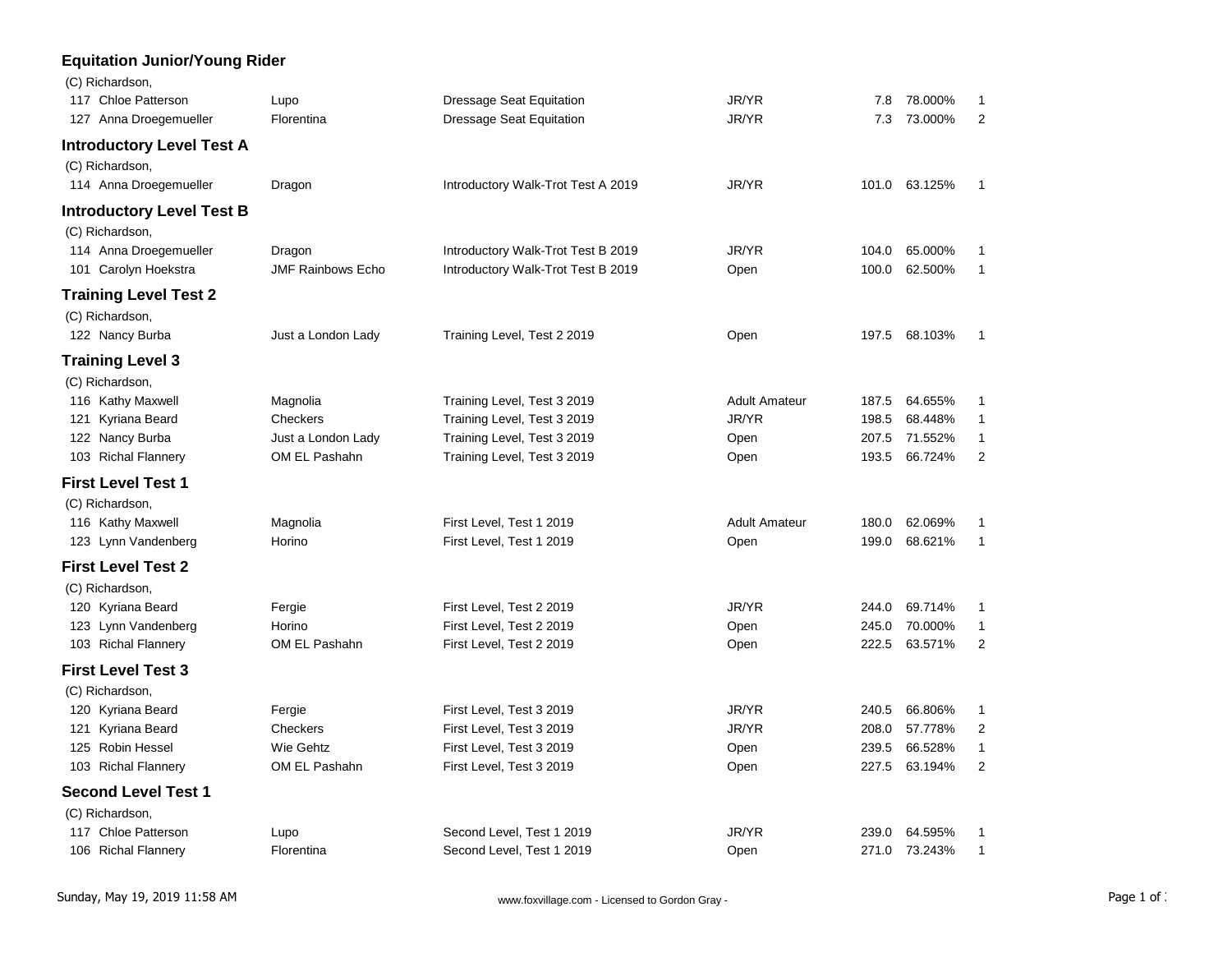## **Second Level Test 2**

| (C) Richardson,            |                            |                           |                      |       |               |                |
|----------------------------|----------------------------|---------------------------|----------------------|-------|---------------|----------------|
| 119 Annie Warren           | Bella                      | Second Level, Test 2 2019 | <b>Adult Amateur</b> | 250.5 | 61.098%       | 1              |
| 106 Richal Flannery        | Florentina                 | Second Level, Test 2 2019 | Open                 | 295.5 | 72.073%       | 1              |
| 112 Jenna McGowan-Terry    | <b>Red Headed Stranger</b> | Second Level, Test 2 2019 | Open                 | 276.5 | 67.439%       | $\overline{2}$ |
| <b>Second Level Test 3</b> |                            |                           |                      |       |               |                |
| (C) Richardson,            |                            |                           |                      |       |               |                |
| 104 Audrey McKenna         | D'Ormonde                  | Second Level, Test 3 2019 | Open                 | 283.0 | 67.381%       | 1              |
| 112 Jenna McGowan-Terry    | <b>Red Headed Stranger</b> | Second Level, Test 3 2019 | Open                 | 278.5 | 66.310%       | $\overline{2}$ |
| 125 Robin Hessel           | Wie Gehtz                  | Second Level, Test 3 2019 | Open                 | 263.0 | 62.619%       | 3              |
| <b>Third Level Test 1</b>  |                            |                           |                      |       |               |                |
| (C) Richardson,            |                            |                           |                      |       |               |                |
| 109 Brittany Hall          | Love the Footwork          | Third Level, Test 1 2019  | <b>Adult Amateur</b> | 204.5 | 55.270%       | 1              |
| 117 Chloe Patterson        | Lupo                       | Third Level, Test 1 2019  | JR/YR                | 212.5 | 57.432%       | 1              |
| 118 Jenna McGowan-Terry    | <b>Bella</b>               | Third Level, Test 1 2019  | Open                 | 256.0 | 69.189%       | 1              |
| 102 Carolyn Hoekstra       | Deacon                     | Third Level, Test 1 2019  | Open                 | 207.0 | 55.946%       | 2              |
| 104 Audrey McKenna         | D'Ormonde                  | Third Level, Test 1 2019  | Open                 | 202.5 | 54.730%       | 3              |
| <b>Third Level Test 2</b>  |                            |                           |                      |       |               |                |
| (C) Richardson,            |                            |                           |                      |       |               |                |
| 104 Audrey McKenna         | D'Ormonde                  | Third Level, Test 2 2019  | Open                 | 253.5 | 66.711%       | 1              |
| <b>Third Level Test 3</b>  |                            |                           |                      |       |               |                |
| (C) Richardson,            |                            |                           |                      |       |               |                |
| 108 LeeAnn Alf             | Corona                     | Third Level, Test 3 2019  | <b>Adult Amateur</b> | 226.0 | 56.500%       | 1              |
| 126 Robin Hessel           | Diamond                    | Third Level, Test 3 2019  | Open                 | 275.0 | 68.750%       | $\mathbf{1}$   |
| <b>Fourth Level Test 1</b> |                            |                           |                      |       |               |                |
| (C) Richardson,            |                            |                           |                      |       |               |                |
| 113 Tamera A. Mayo         | Roundabout                 | Fourth Level, Test 1 2019 | <b>Adult Amateur</b> | 251.5 | 64.487%       | 1              |
| <b>Fourth Level Test 3</b> |                            |                           |                      |       |               |                |
| (C) Richardson,            |                            |                           |                      |       |               |                |
| 126 Robin Hessel           | Diamond                    | Fourth Level, Test 3 2019 | Open                 | 235.0 | 65.278%       | 1              |
| <b>Prix St. Georges</b>    |                            |                           |                      |       |               |                |
| (C) Richardson,            |                            |                           |                      |       |               |                |
| 124 Heather Gelvin         | Darlins Money Dun it       | FEI Prix St. Georges 2018 | Open                 |       | 192.0 56.471% | 1              |
| Intermediate I             |                            |                           |                      |       |               |                |
| (C) Richardson,            |                            |                           |                      |       |               |                |
| 107 Chris Cashel           | <b>Buena Vista</b>         | FEI Intermediate I 2018   | <b>Adult Amateur</b> | 210.0 | 61.765%       | 1              |
| 115 Kimberlee McKenzee     | Razzmatazz                 | FEI Intermediate I 2018   | <b>Adult Amateur</b> | 178.0 | 52.353%       | $\overline{2}$ |
|                            |                            |                           |                      |       |               |                |